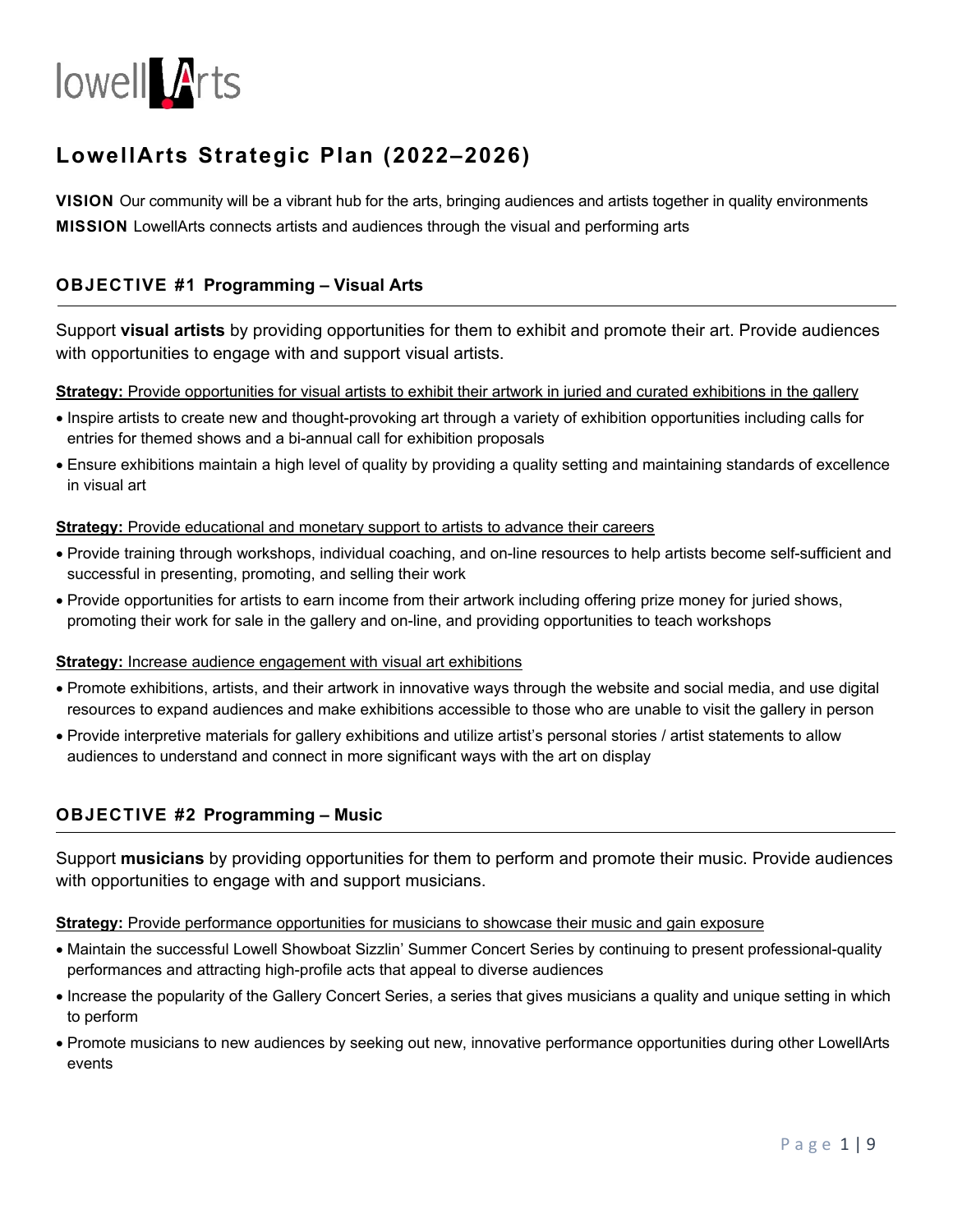# **Strategy:** Provide opportunities, other than performing, for musicians to showcase their talent, gain exposure, cultivate new professional relationships, and earn income with their music

- Continue to offer the on-line Featured Artist of the Month Series, increasing audience engagement through innovative use of on-line platforms and media partnerships
- Play music during gallery hours by musicians who perform at or are featured by LowellArts, highlighting these musicians so that visitors can further engage with the music
- Provide opportunities for musicians to offer individual lessons and to teach group workshops
- Provide musicians with training and the opportunity to check-out audio/visual equipment from LowellArts to use in projects that will further their music careers

### **Strategy:** Provide educational opportunities for musicians to expand their skill set and develop their craft

 Provide a weekend camp-like experience where musicians can collaborate and create together culminating in a concert consisting of the new material generated during the camp

# **OBJECTIVE #3 Programming – Theatre**

Support **theatre artists** by providing opportunities for them to perform and promote their craft. Provide audiences with opportunities to engage with and support theatre artists.

**Strategy:** Produce stage plays so that theatre artists can participate in and showcase their theatrical talents through being part of the production team or as an actor

- Provide opportunities for individuals of various experience levels to be part of the process of putting on stage plays with specific roles such as actors, directors, stage managers, and tech designers
- Ensure theatre productions maintain a high-level of quality by providing a quality setting and maintaining standards of excellence in the production that is presented
- Maintain an education-friendly, supportive environment where theatre participants can strive to expand their theatre skills
- Foster continual growth for the theatre program by evaluating successes and areas of improvement after each production

#### **Strategy:** Provide opportunities for theatre artists to explore new directions and hone their craft

- Provide an opportunity for theatre artists to participate in and experience a wide range of plays different genres, playwrights, and theatrical eras – to encourage diversity and cultivate fresh perspectives
- Provide educational workshops in acting, directing, and theatre production to encourage artistic growth

#### **Strategy:** Increase attendance to theatre programs

- Continue to strive for excellence in all areas of production to ensure a high-level of audience appreciation
- Offer ways for audiences to engage with actors, directors, playwrights so they can connect more deeply with the productions and artistic process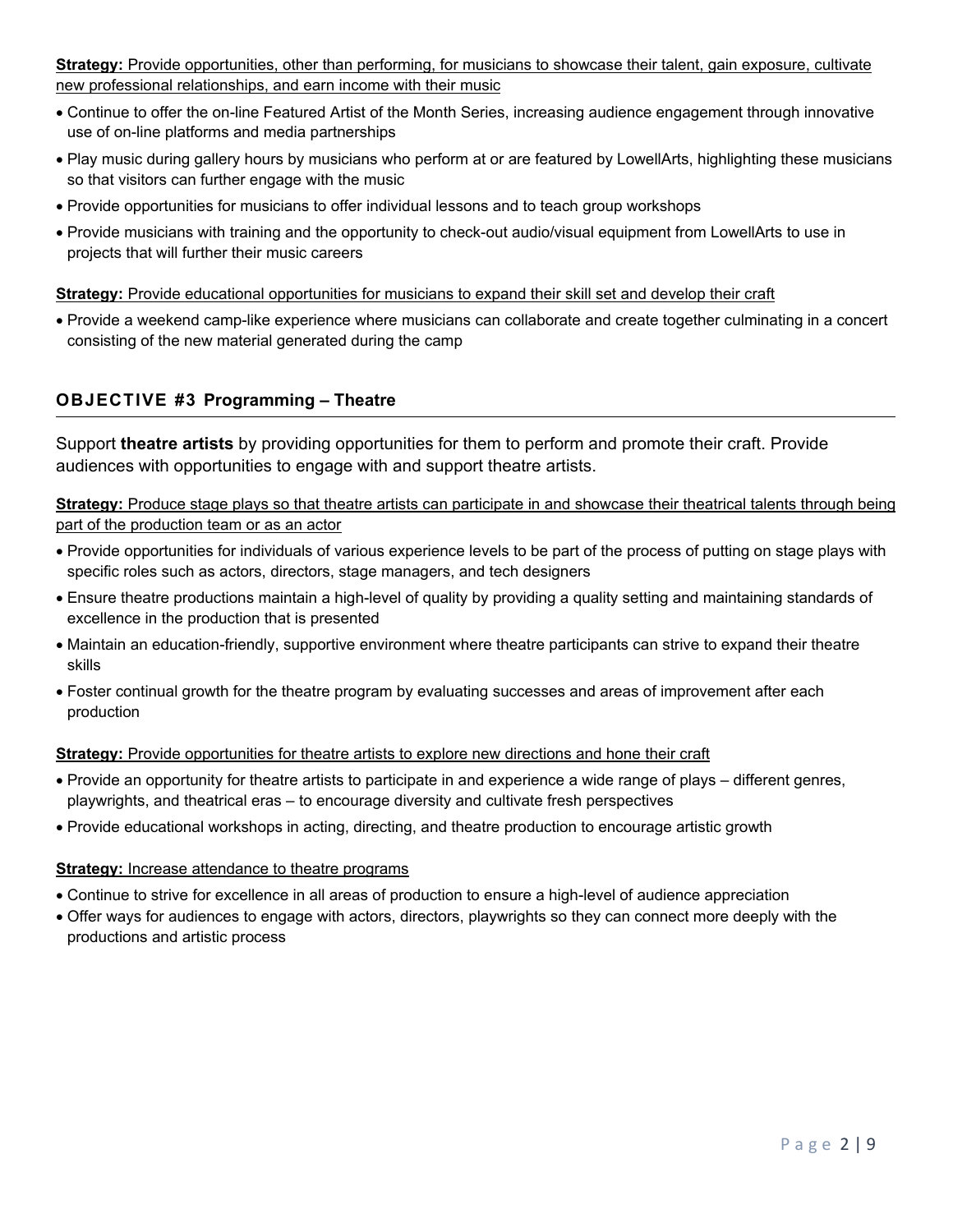Produce an annual **festival** that features high-caliber visual artists, regional musicians, and provides a highquality arts experience for attendees

# **Strategy:** Continue to attract high-quality, qualified visual artists to the festival

- Equip volunteers who frequent other arts festivals with a handout about the festival to share with potential artists
- Increase and improve the amenities provided to artists who participate in the festival
- Utilize the LowellArts website and other on-line platforms to promote the festival to potential artists and audiences continually during the "off-season"

# **Strategy:** Attract art buyers to the festival

• Invest in an advertising campaign targeting potential art buyers in areas outside of West Michigan

# **Strategy:** Maintain the aspects of the festival that keep it unique and keep people returning year after year while continuing to evaluate the festival and make changes as needed to enhance the visitor experience

- Improve the quality and variety of food options available
- Solicit new artists to create the festival quilt
- Solicit new musicians to perform at the festival

### **Strategy:** Promote downtown Lowell and the Fallasburg Village as an extension of the festival

- Promote parking options in downtown Lowell and provide a shuttle option into the festival
- Promote Lowell businesses through advertisements in the festival program, feature a map of Lowell with locations highlighted in the program, and promote downtown Lowell through verbal announcements by the MC
- Promote the Fallasburg Historical Society and the nearby Fallasburg Village

# **Strategy:** Continue the yearly process of documenting the steps for planning and organizing the festival, with the goal of making the process easier and smoother each year

- Maintain documentation of all aspects of planning of the festival, capturing knowledge for the future
- Purposefully recruit and train volunteers who have the capacity to transition to key leadership roles for the festival in the future
- Transition planning documentation over to a more robust, on-line event management tool

# **OBJECTIVE #5 Programming – Education**

Engage the public by offering **educational opportunities** that help individuals learn new skills, discover different forms of artistic expression, and/or experience art by participating in the creative process.

# **Strategy:** Develop class offerings based on feedback from current and future class participants

- Periodically conduct surveys to pinpoint what types of classes people are interested in, including: class content, what day/time is preferable, class length, and cost of class
- Conduct end-of-class surveys with questions about instructor, class content, class cost, and future class interest.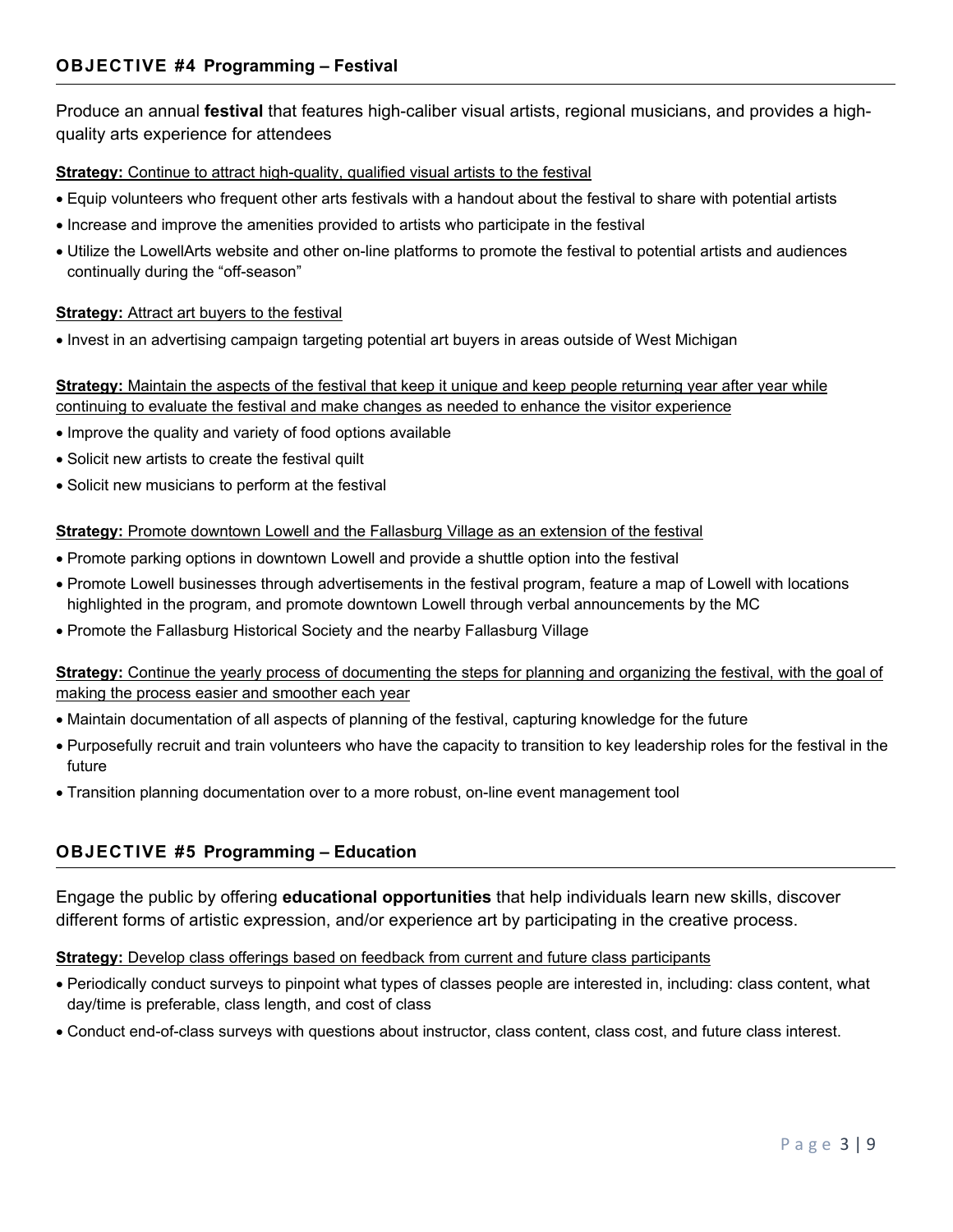### **Strategy:** Develop a more structured approach to class schedule and offerings

- Begin a quarterly schedule for classes, and schedule classes far enough ahead to create a printed piece that includes instructor info and images
- Develop class progressions in some areas (beginner to intermediate) and develop a set of more advanced classes designed specifically for artist development (in visual art, theatre, and music)
- Develop standardized timeslots for classes to help with scheduling and facility use
- Formalize an Instructor Handbook to outline expectations for teaching and use of the facility
- Formalize safety protocols for youth classes

#### **Strategy:** Recruit a larger pool of instructors

- Create a call for instructors with a link to a form with a due date for quarterly class proposals, seek out potential instructors
- Recruit potential instructors who are involved in upcoming exhibitions or performances at LowellArts.

### **Strategy:** Expand the types of classes offered

- Offer classes in more disciplines, such as writing and movement (if the survey results indicate there is an interest), explore the possibility of offering music classes and workshops for youth, teens, and adults
- Offer visual art classes that are related in theme or medium to art exhibitions

#### **Strategy:** Engage new audiences

- Build class options that target specific populations such as seniors or homeschool students
- Collaborate with local organizations to develop classes that do not overlap with what is already being offered, and determine what types of classes fit the needs of the populations that they serve

# **OBJECTIVE #6 Programming – Accessible Experiences**

#### Create **art experiences that are accessible** and meaningful to persons with disabilities or special needs.

#### **Strategy:** Utilize partnerships with other organizations who serve these populations

- Collaborate with regional organizations to develop meaningful art experiences that fit the needs of the populations that they serve
- Build partnerships with other organizations in the region

#### **Strategy:** Identify accessible experiences that can be built into existing programs

- Host special theatre and music performances during the daytime that are only for invited groups or for seniors
- Offer private gallery viewing hours that can be scheduled on Mondays when LowellArts is closed to the public and offer docent-led tours upon request
- Continue to expand on-line library of LowellArts programs, such as video tours of art exhibitions, which can be shared with groups at off-site locations
- Research how other organizations around the country are serving these populations and making programming more accessible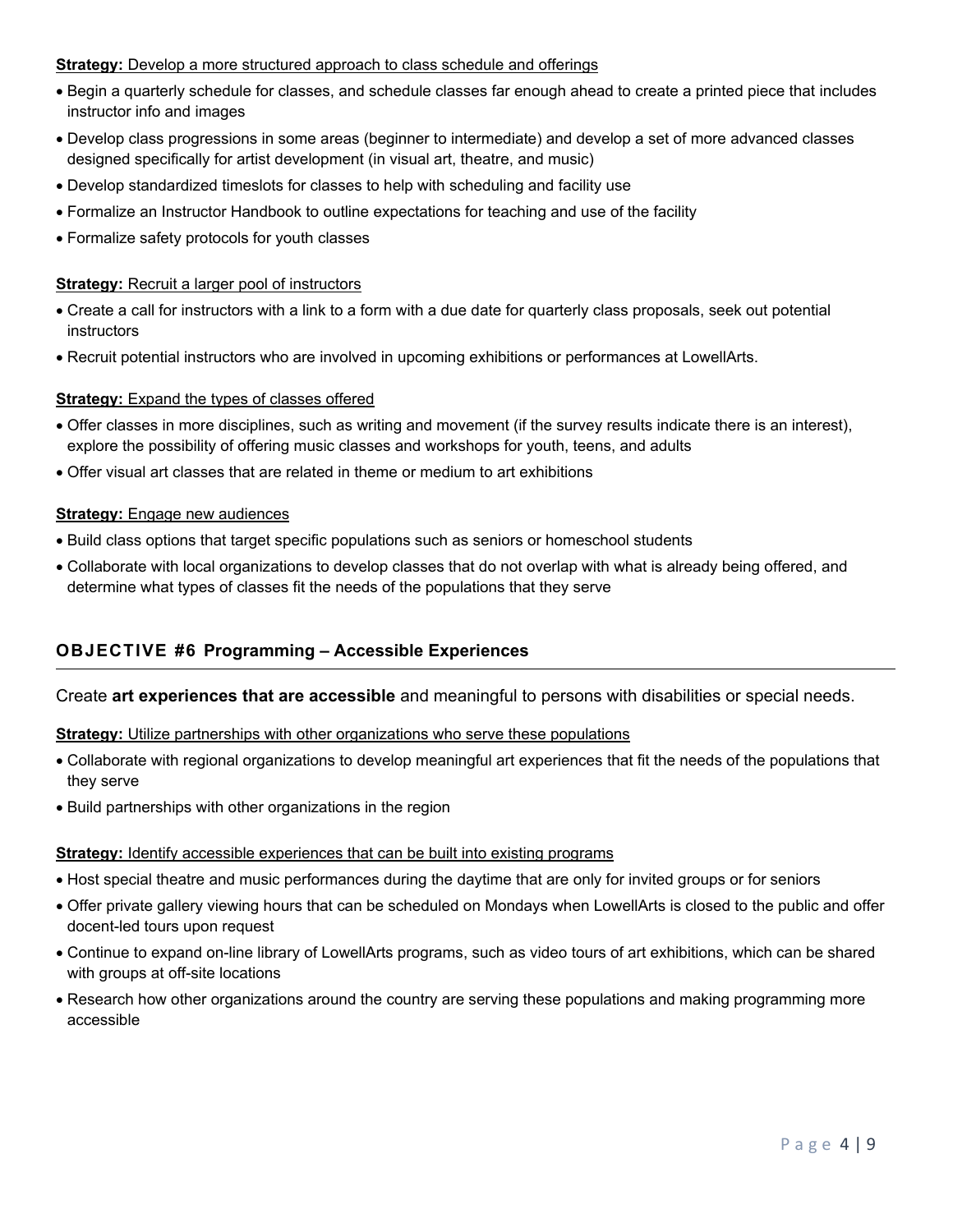Reach new artists and audiences by creating programs that combine more than one artistic genre, highlight **other artistic genres** (writing, spoken word, film, digital media), or engage the public through a collective process of creating art.

# **Strategy:** Incorporate other artistic genres into current program areas (visual art, music, theatre)

- Evaluate programs being planned in effort to see how they can potentially be multi-disciplinary
- Consider combining spoken word or open mic performances with other programs (i.e., prior to a theatre production or music concert)
- Collaborate with other organizations to offer programs in other genres

# **Strategy:** Utilize Public Art and community arts projects to introduce new people to LowellArts

- Offer interactive art "happenings" at events where the public can participate in artmaking
- Consider undertaking an art project that is visible in the community, such as a site-specific installation or an art project that requires public participation

# **OBJECTIVE #8 Organizational – Evaluation**

Develop a matrix to **evaluate programs**, defining who the program serves, how best to promote the program, how individuals are engaged in the program, and how well the program was received.

#### **Strategy:** Create a pre-program assessment tool noting the goals of all major exhibitions, performances, and events

- Create an assessment template that can be used across disciplines, being sure stated goals are quantifiable so success can be measured
- Determine who the program will serve and engage (both artists and audiences), how the program will be promoted*,* how quality will be determined, and what tools will be used to evaluate how well the program was received

#### **Strategy:** Conduct a post-program evaluation of all major exhibitions, performances, and events

- Create an evaluation template that can be used across disciplines
- Track program participation numbers for both artists and audiences
- Identify a variety of survey tools that can be used to capture feedback from audiences, volunteers, and artists
- Use evaluations and surveys of past programs to shape future programs, building upon success and identifying areas of improvement

#### **Strategy:** Conduct annual assessment of the Strategic Plan to prioritize strategies and monitor progress

 For each program area, evaluate priorities and progress alongside the realities of available resources (financial, time, staff / volunteer support), document how quality is defined and how success is measured

# **OBJECTIVE #9 Organizational – Marketing**

Produce an annual **marketing** plan that defines how to expand our reach to new audiences and increase the visibility and impact of LowellArts.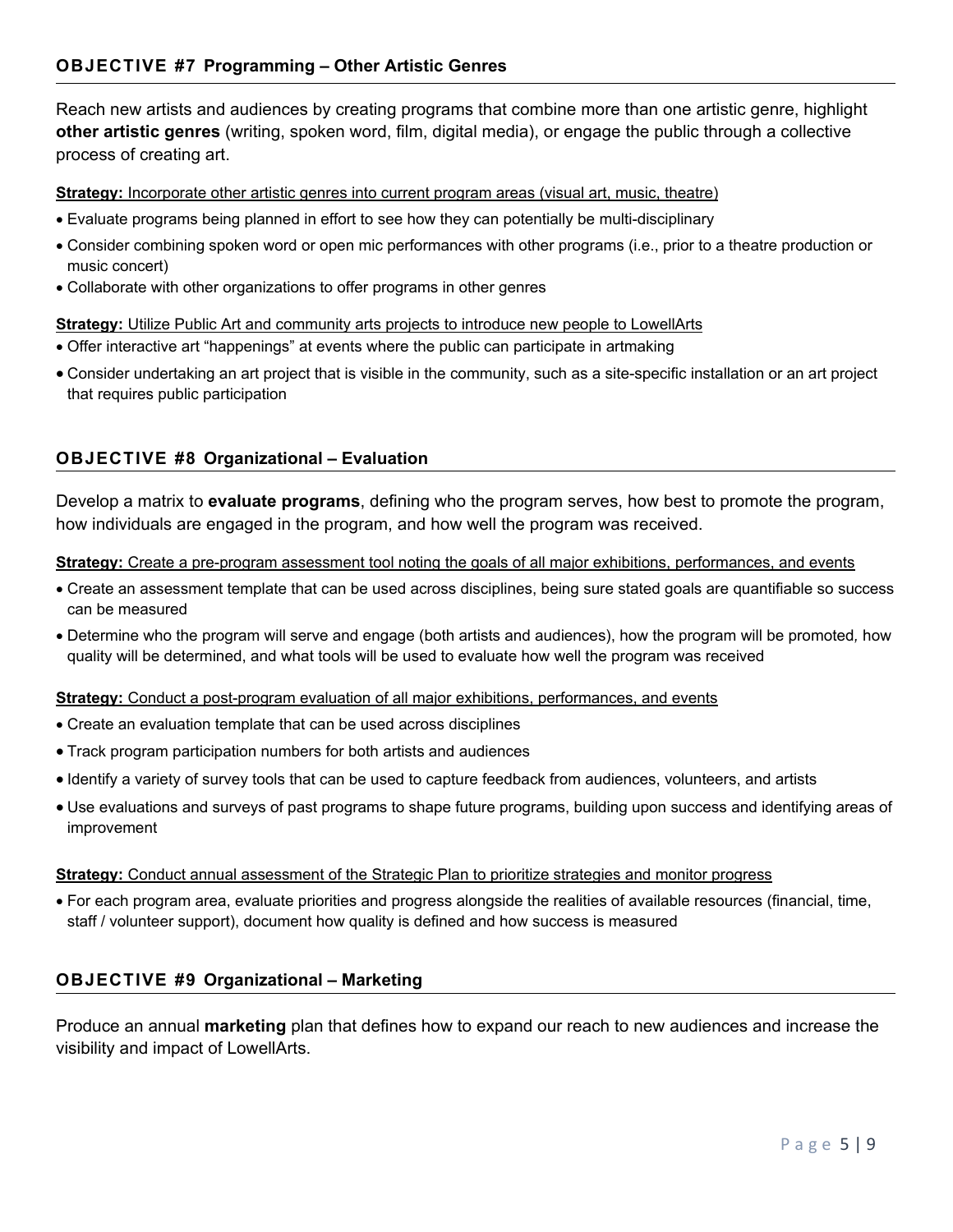### **Strategy:** Clearly define target audiences and target cities / communities

- Identify the different types of LowellArts constituents (volunteers, members, artists, patrons, donors, businesses, schools…) and how communications will differ based on who the audience is
- Track zip codes of LowellArts visitors and event attendees through surveys and registrations
- Identify targeted zip codes and audiences for each program

### **Strategy:** Craft key messages that encompass what is important to know about LowellArts

 Develop consistent messaging to ensure that the same thing is being said and promoted, to simplify marketing and to help organize messaging to different audiences

#### **Strategy:** Identify marketing strategies and tools available for all program areas

- Keep all marketing communications updated regularly and provide program committees with a marketing timeline
- Utilize the existing marketing network of the Lowell Area Chamber of Commerce and Downtown Merchants
- Develop a tool kit that program committees can reference to identify what marketing efforts to focus on and determine which efforts to spend money on
- Develop a simplified tool kit that participating artists and performers can use to help promote the program they are part of, with specific guidelines on how to adhere to the brand standards of LowellArts
- Continue to expand and utilize social media to reach target audiences

#### **Strategy:** Analyze marketing performance

- Track the success of marketing strategies through performance indicators (i.e., email opens, ticket sales, video views, page views)
- Conduct a marketing audit to review all communications and assess their impact
- Develop a brand standards manual for graphics and written communications

# **OBJECTIVE #10 Organizational – Governance**

Maintain a clear structure of **governance** for the organization, led by the board of directors

#### **Strategy:** Maintain and document key governance practices and processes of the board of directors

- Maintain a Board Manual with job descriptions and introductory documents for new board members
- Highlight board roles and the importance of a board member's engagement with the community
- Review the organization bylaws and make amendments to better reflect the current structure
- Examine different types of board models to identify which type most closely aligns with the current structure
- Review the board structure and roles, and define how that structure aligns with program committees and staff

#### **Strategy:** Review policies and procedures related to risk management for the organization

 Maintain a list of all risk management policies and procedures, especially highlighting policies and procedures in relation to youth protection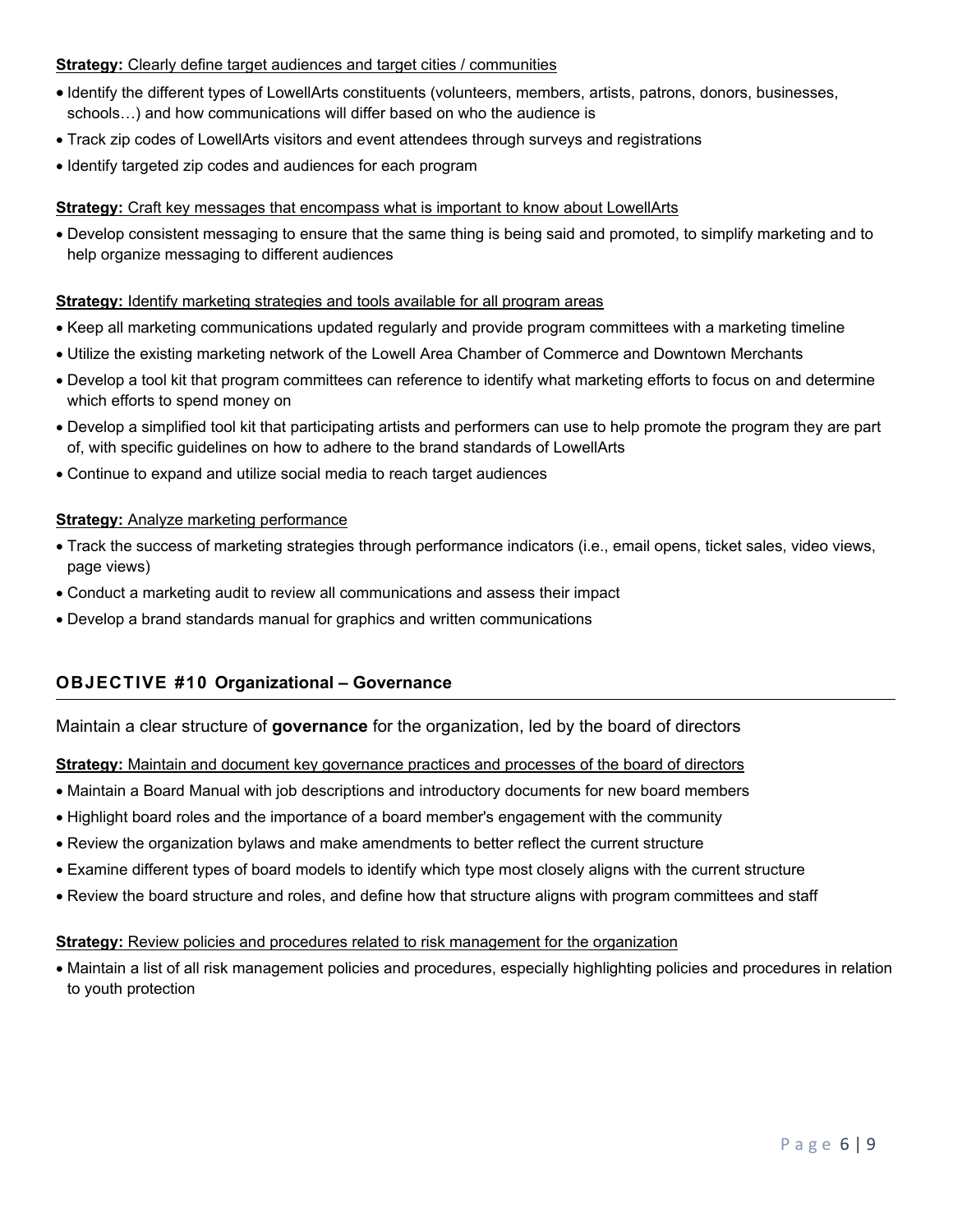# Recruit and retain talented **employees** by maintaining a positive and productive workplace

### **Strategy:** Ensure expectations and policies are documented and invest in the professional growth of employees

- Maintain a current employee manual
- Annually update job descriptions for employees, clearly documenting responsibilities
- Create a method for employees to document how they perform the tasks of their job, as a tool for employee transition
- Invest time and resources into professional development opportunities for employees

# **OBJECTIVE #12 Organizational – Volunteers**

Maintain the importance of **volunteerism** within the organization to connect, engage, and cultivate long-term, mutually beneficial relationships

### **Strategy:** Ensure volunteer expectations and policies are documented

- Create a general volunteer orientation handbook so that volunteers are familiar with basic policies and procedures, highlight the best practices for interacting with the public
- Develop a template to outline specific volunteer job descriptions for volunteers in all program areas
- Develop a program committee handbook outlining the extra responsibility that the position entails, include the requirement of being an active member of LowellArts
- Establish a system for tracking volunteer hours in all program areas
- Maintain of current set of documents/brochures about LowellArts that volunteers and staff can use as tools when interacting with the public (business cards, about LowellArts brochure, membership brochure)
- Provide specific talking points for volunteers who are speaking with the public to use while they are volunteering and need to interact with the public

#### **Strategy:** Invest in training and recognition of volunteers

- Send a monthly email to active volunteers and share upcoming volunteer opportunities
- Periodically highlight and thank specific volunteers publicly (such as on website or in emails)
- Thank volunteers with thank you get-togethers and special volunteer-only perks (such as free tickets to events)
- Develop volunteer positions that are attractive resume building opportunities

#### **Strategy:** Develop more intentional means of recruiting and volunteers

- Include more thorough description of volunteer positions on the website, along with the form for indicating interest
- Create a handout that lists the volunteer positions and descriptions that can be given out, along with a form that can be filled out indicating interest
- Build up the volunteer base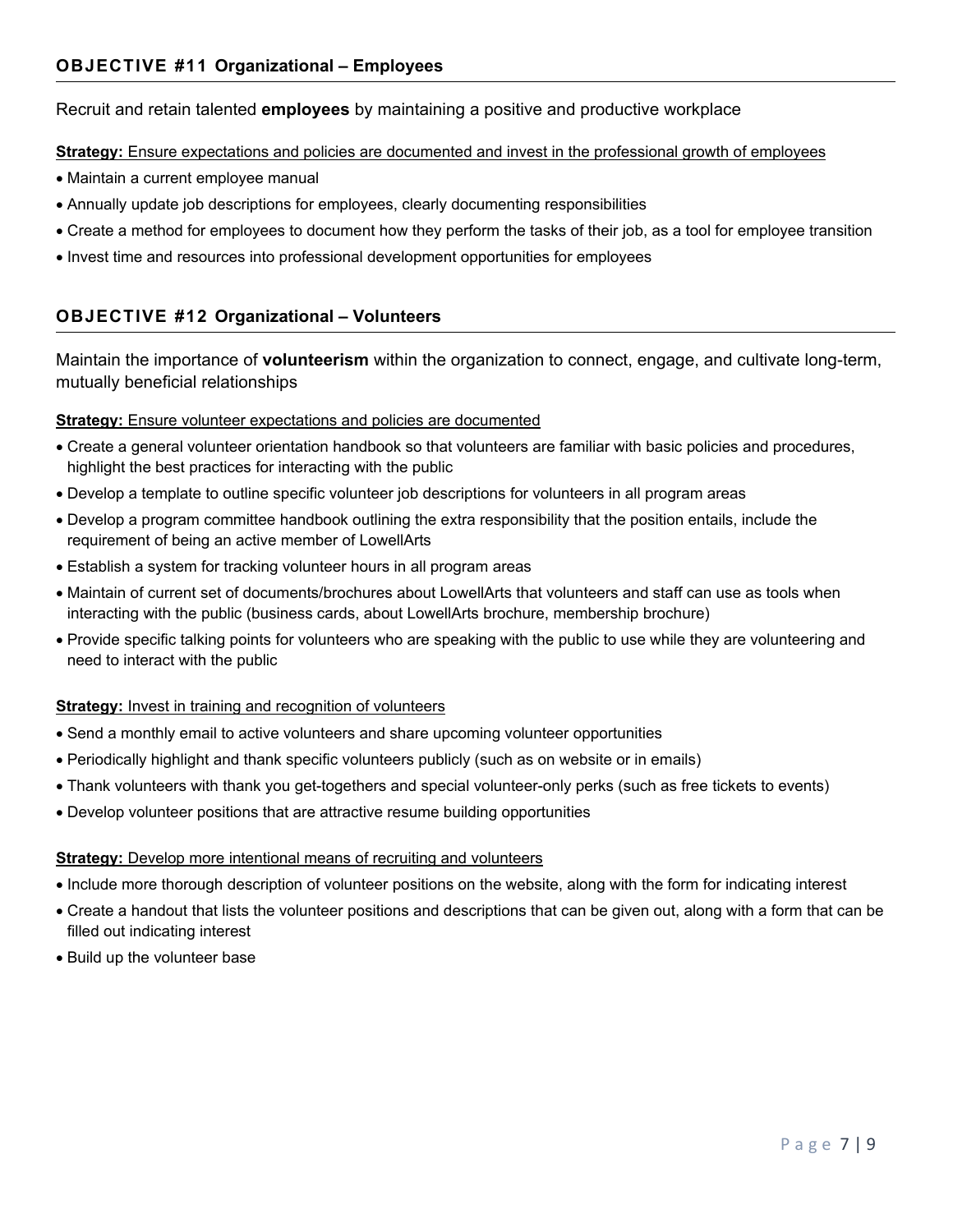# Promote the value of **membership** to support the important work of LowellArts

### **Strategy:** Develop a strong base of supporters through a members-as-donors model

- Encourage existing members to give an additional gift, or "round up" their annual membership as a donation
- Count the first portion of a general donation as a "membership" so that all donors are considered members (and all members are considered donors)
- Investigate how many "Moving to Main" donors have become annual donors and follow-up with the ones who are not
- Review the process of connecting with "drop-out" members and if the current process is effective in bringing them back

# **Strategy:** Review and evolve the membership program

- Evaluate and revise membership benefits
- Create a new membership brochure, consider it to be a "Ways to Give" piece that covers more than membership
- Provide specific talking points about membership to staff and volunteers, so there is consistent messaging about LowellArts and the value of membership
- Create marketing campaign tools around membership
- Specifically promote the monthly, auto-pay option for annual membership
- Develop a level of annual membership that is specifically designed to be gifted and is complimentary

# **OBJECTIVE #14 Organizational – Fundraising**

Document a **fundraising** plan that meets the needs of the annual budget, outlining income streams including earned revenue from programming and events, donations from individuals, business sponsorships, and grants.

# **Strategy:** Engage the board of directors in developing an annual fundraising plan

- Plan the year-end annual campaign, including how to ask for a second gift from LowellArts members
- Develop more ways to promote the planned giving program (Legacy Giving Program)
- Outline information for a new "Ways to Give" brochure that highlights all donation options and includes membership
- Review a list that describes grants that are applied for annually
- Annually review earned revenue streams for each program area
- Review the benefits of hosting an annual fundraising event as a fun and engaging way to highlight what LowellArts does for the community

# **Strategy:** Connect with Lowell businesses about annual sponsorship opportunities

- Create a menu of benefits that can be provided to potential business sponsors, create annual sponsorship packages that meet their specific needs (free tickets, private event at LowellArts, facility use for meetings, recognition)
- Share information with businesses describing the economic impact LowellArts offers area businesses and the quality of life for residents